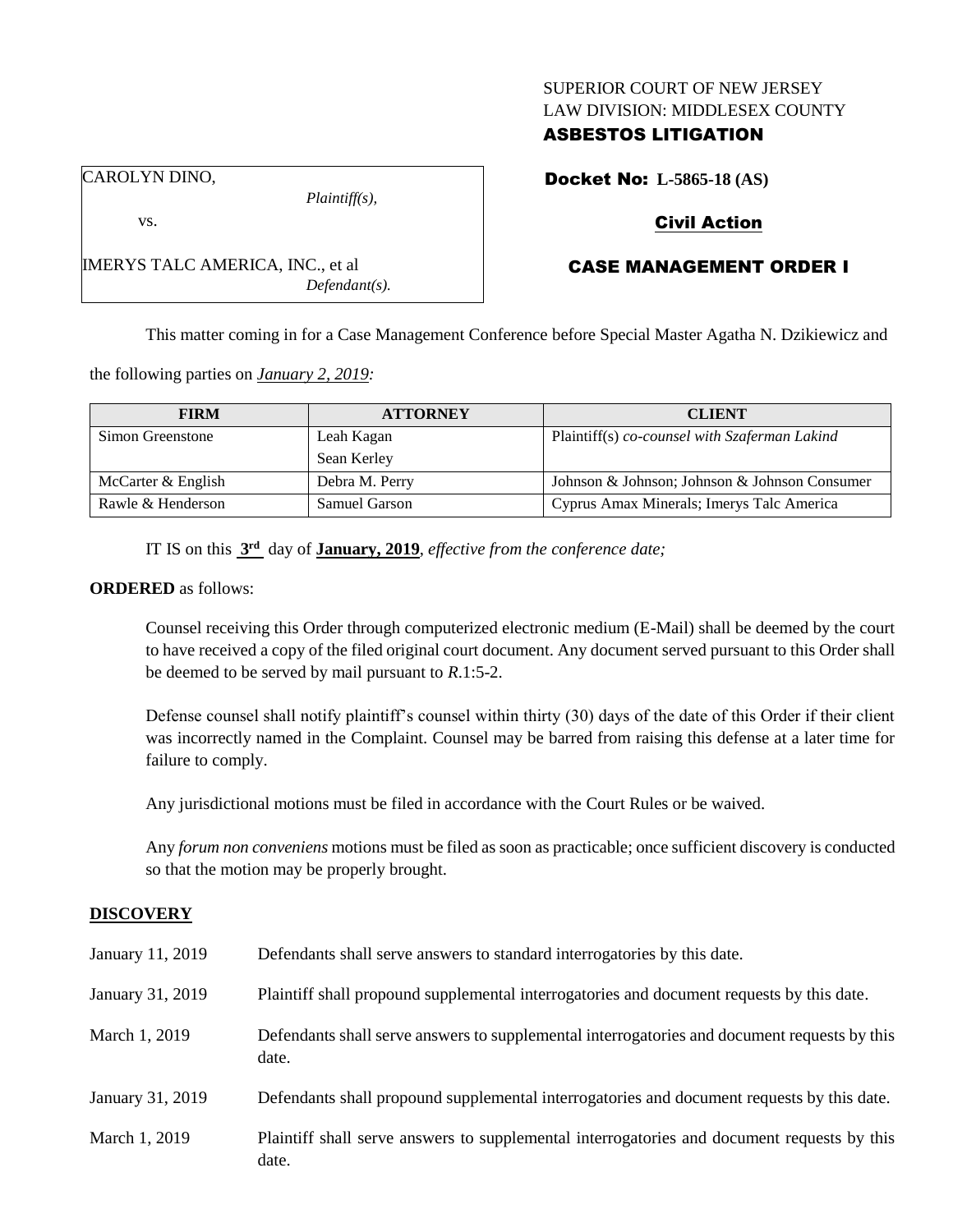- May 17, 2019 Fact discovery, including depositions, shall be completed by this date. Plaintiff's counsel shall contact the Special Master within one week of this deadline if all fact discovery is not completed.
- May 17, 2019 Depositions of corporate representatives shall be completed by this date.

### **EARLY SETTLEMENT**

July 5, 2019 Settlement demands shall be served on all counsel and the Special Master by this date.

### **MEDICAL EXPERT REPORT**

| June 7, 2019      | Plaintiff shall serve medical expert reports by this date.                                                                                                                                                                                               |  |
|-------------------|----------------------------------------------------------------------------------------------------------------------------------------------------------------------------------------------------------------------------------------------------------|--|
| June 7, 2019      | Upon request by defense counsel, plaintiff is to arrange for the transfer of pathology specimens<br>and x-rays, if any, by this date.                                                                                                                    |  |
| September 6, 2019 | Defendants shall identify its medical experts and serve medical reports, if any, by this date. In<br>addition, defendants shall notify plaintiff's counsel (as well as all counsel of record) of a<br>joinder in an expert medical defense by this date. |  |

### **LIABILITY EXPERT REPORTS**

| July 5, 2019 | Plaintiff shall identify its liability experts and serve liability expert reports by this date or |
|--------------|---------------------------------------------------------------------------------------------------|
|              | waive any opportunity to rely on liability expert testimony.                                      |

September 6, 2019 Defendants shall identify its liability experts and serve liability expert reports, if any, by this date or waive any opportunity to rely on liability expert testimony.

#### **SUMMARY JUDGMENT MOTION PRACTICE**

| July 5, 2019 | Plaintiff's counsel shall advise, in writing, of intent not to oppose motions by this date. |  |  |
|--------------|---------------------------------------------------------------------------------------------|--|--|
|              |                                                                                             |  |  |

- July 19, 2019 Summary judgment motions shall be filed no later than this date.
- August 16, 2019 Last return date for summary judgment motions.

### **ECONOMIST EXPERT REPORTS**

- July 5, 2019 Plaintiff shall identify its expert economists and serve expert economist report(s), if any, by this date or waive any opportunity to rely on economic expert testimony.
- September 6, 2019 Defendants shall identify its expert economists and serve expert economist report(s), if any, by this date or waive any opportunity to rely on economic expert testimony.

#### **EXPERT DEPOSITIONS**

September 30, 2019 Expert depositions shall be completed by this date. To the extent that plaintiff and defendant generic experts have been deposed before, the parties seeking that deposition in this case must file an application before the Special Master and demonstrate the necessity for that deposition. To the extent possible, documents requested in a deposition notice directed to an expert shall

 $\_$  ,  $\_$  ,  $\_$  ,  $\_$  ,  $\_$  ,  $\_$  ,  $\_$  ,  $\_$  ,  $\_$  ,  $\_$  ,  $\_$  ,  $\_$  ,  $\_$  ,  $\_$  ,  $\_$  ,  $\_$  ,  $\_$  ,  $\_$  ,  $\_$  ,  $\_$  ,  $\_$  ,  $\_$  ,  $\_$  ,  $\_$  ,  $\_$  ,  $\_$  ,  $\_$  ,  $\_$  ,  $\_$  ,  $\_$  ,  $\_$  ,  $\_$  ,  $\_$  ,  $\_$  ,  $\_$  ,  $\_$  ,  $\_$  ,